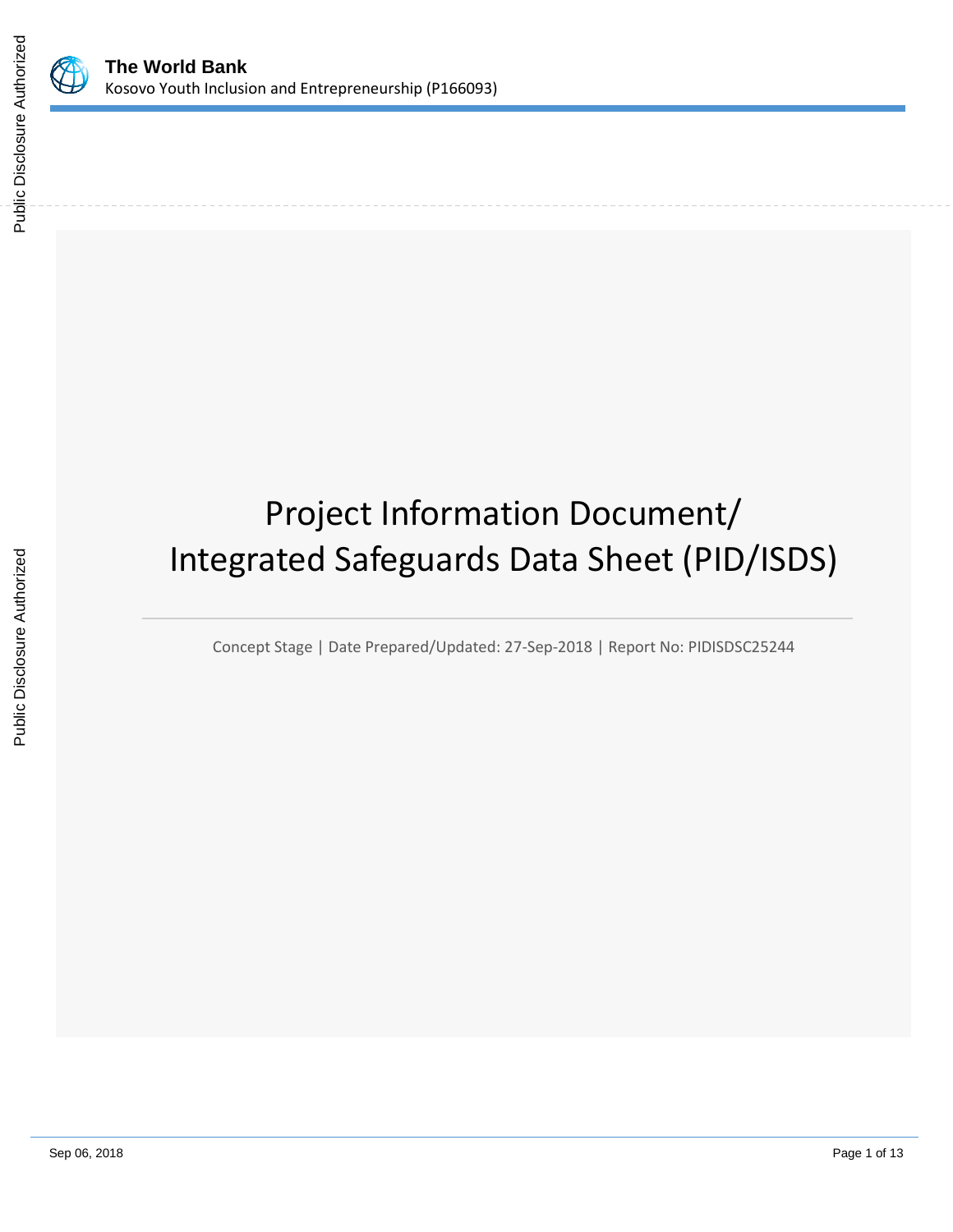

# **BASIC INFORMATION**

# **A. Basic Project Data**

| Country<br>Kosovo                                                  | Project ID<br>P166093                           | Parent Project ID (if any)                                                   | Project Name<br>Kosovo Youth Inclusion<br>and Entrepreneurship<br>(P166093)       |
|--------------------------------------------------------------------|-------------------------------------------------|------------------------------------------------------------------------------|-----------------------------------------------------------------------------------|
| Region<br>EUROPE AND CENTRAL ASIA                                  | <b>Estimated Appraisal Date</b><br>Feb 04, 2019 | <b>Estimated Board Date</b><br>Jul 02, 2019                                  | Practice Area (Lead)<br>Social, Urban, Rural and<br>Resilience Global<br>Practice |
| <b>Financing Instrument</b><br><b>Investment Project Financing</b> | Borrower(s)<br>Ministry of Finance              | <b>Implementing Agency</b><br>Ministry of Innovation and<br>Entrepreneurship |                                                                                   |

**Proposed Development Objective(s)** 

The project aims to improve the socioeconomic inclusion of disadvantaged young women and men, aged 15–29, by increasing their access to civic participation, skills building and entrepreneurship.

Beneficiary groups would include low-income, peri-urban and rural youth who are underemployed or not in education, employment or training (NEETs; a minimum of 50 percent of which would be women) in vulnerable communities.

# **PROJECT FINANCING DATA (US\$, Millions)**

#### **SUMMARY**

| <b>Total Project Cost</b> | 10.40 |
|---------------------------|-------|
| <b>Total Financing</b>    | 10.40 |
| of which IBRD/IDA         | 10.40 |
| <b>Financing Gap</b>      | 0.00  |

#### DETAILS

#### **World Bank Group Financing**

| International Development Association (IDA) | 10.40 |
|---------------------------------------------|-------|
| <b>IDA Credit</b>                           | 10.40 |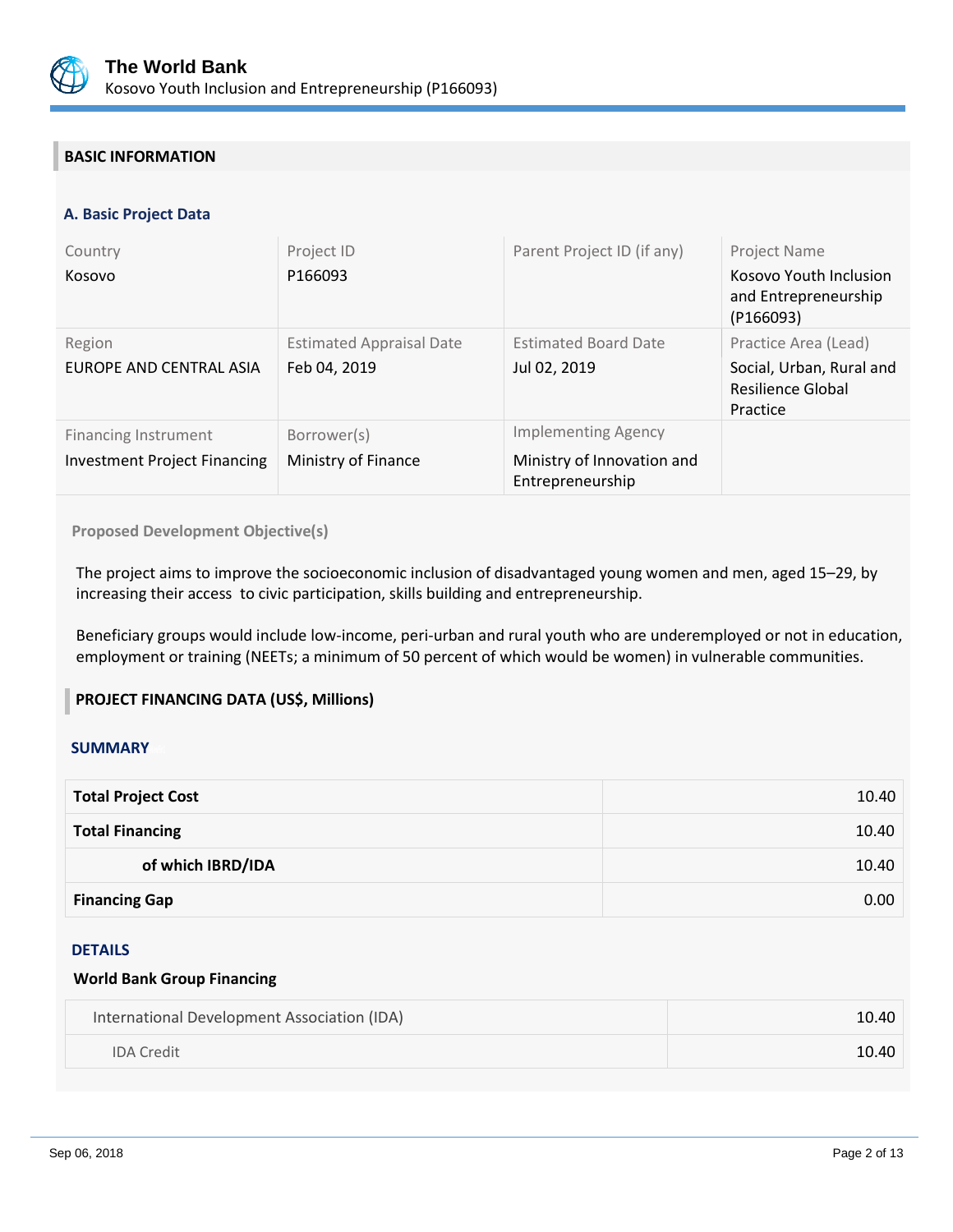

Environmental Assessment Category Concept Review Decision

B - Partial Assessment Track II-The review did authorize the preparation to continue

Other Decision (as needed)

#### **B. Introduction and Context**

#### Country Context

Kosovo declared its independence from Serbia on February 17, 2008, and yet recognition of its independent status remains incomplete.<sup>1</sup> Despite the Stabilization and Association Agreement (SAA) instituted between the EU and Kosovo in April 2016, full EU membership is still a distant goal, requiring a more rapid implementation of reforms. Five out of 28 EU member states do not recognize Kosovo's statehood, another obstacle to EU accession.<sup>2</sup> Kosovo remains the only country in Southeastern Europe whose citizens require a visa to travel to the Schengen Area.

**Although Kosovo's impressive economic growth has weathered the global financial crisis, it is not considered**  to be sustainable.<sup>3</sup> Its gross domestic product (GDP) per capita has grown an average of 3.5 percent, from US\$1,088 in 2000 to US\$3,902 in 2017, primarily driven by household and government consumption, and buoyed by sizable remittances and foreign aid flows. The main sources of growth have been public investments, the export-driven mining industry, and remittances from the Kosovo-Albanian diaspora.<sup>4</sup> Production remains undiversified due to high input costs, including transportation; narrow choices for energy generation; diseconomies of scale; and lack of competitiveness.<sup>5</sup>

**Despite the economic growth, unemployment rates remain high, with limited positive net job creation.**  According to data from the registry of formal sector firms, the rate of net job creation by formal firms declined between 2005–2014, from over 7,000 to just over 1,600 new jobs**. <sup>6</sup>** Kosovo's employment record is among the weakest in Europe, with a 30.5 percent unemployment rate. There is a marked gender gap in employment opportunities: only 12.7 percent of women are employed compared with 46.6 percent of men, amounting to potential economic losses of around 28 percent of gross national income—the highest among the countries of

 $\overline{a}$ 

<sup>1</sup> Only 114 of 193 United Nations member countries recognize Kosovo's sovereign status.

<sup>2</sup> World Bank. 2018. "The World Bank in Kosovo: Country Snapshot." April.

<sup>3</sup> World Bank. 2017. Country Partnership Framework for the Republic of Kosovo for the Period of FY17–21. April.

<sup>4</sup> Migration for employment in other European countries has been a prominent feature of Kosovo's economy since at least the 1960s. By 2013, an estimated 381,000 people born in Kosovo were living outside the country; and an additional 300,000 or more were born outside Kosovo but had at least one Kosovar parent. Most emigrants from Kosovo go to Austria, Germany, and Switzerland. Their remittances are crucial to supporting family members still living in Kosovo and finance consumption, which contributes to the growth of the economy (World Bank. 2017. Republic of Kosovo Systematic Country Diagnostic. January).

<sup>5</sup> World Bank. 2017. Republic of Kosovo Systematic Country Diagnostic. January.

<sup>6</sup> World Bank. 2017. Kosovo Jobs Diagnostics.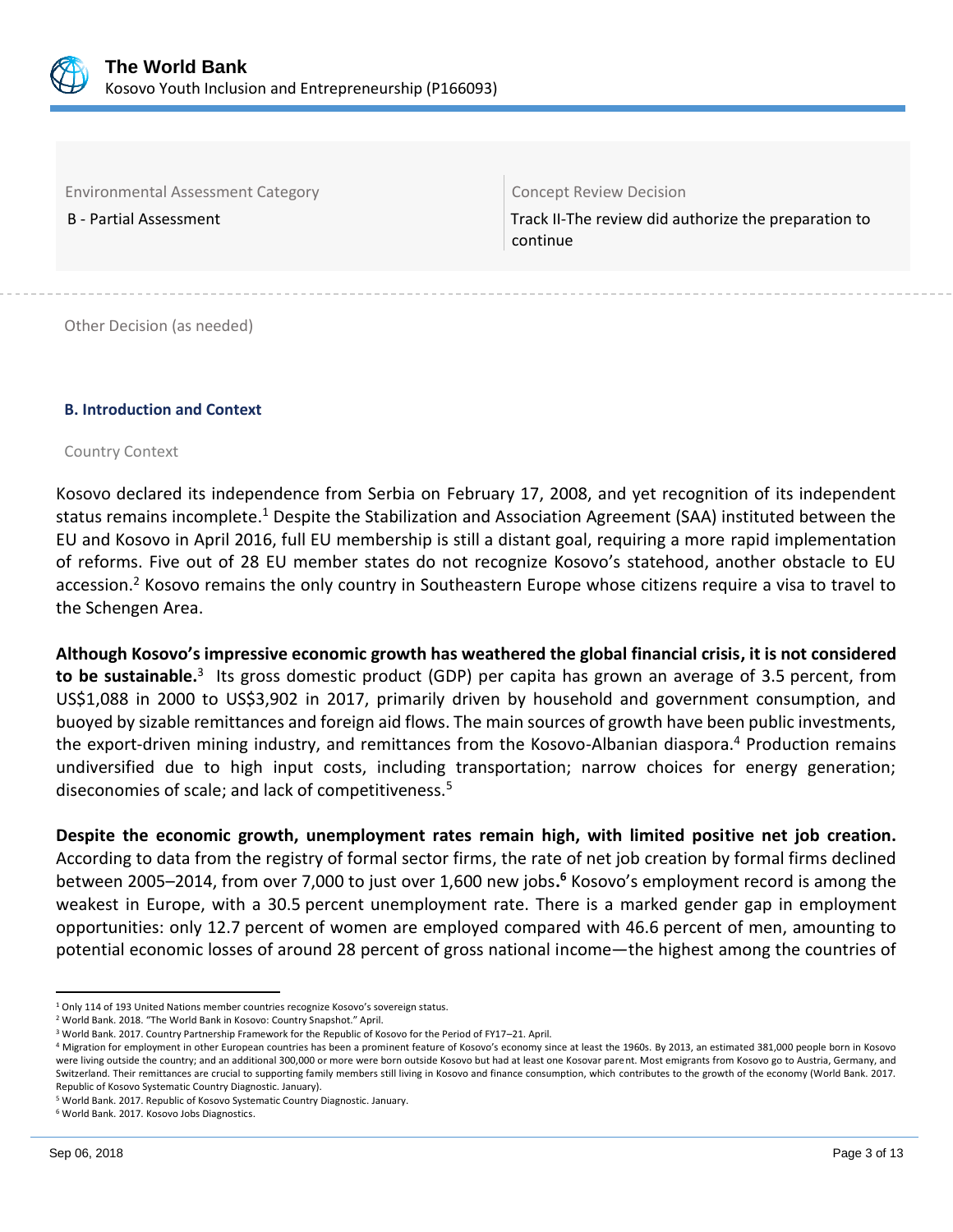

the Western Balkans.<sup>7</sup> The youth unemployment rate is especially high. In 2016, more than 68,000 youth aged 15–29 years were unemployed, with an overall youth unemployment rate of 52.7 percent—48.4 percent for men and 63.5 percent for women.<sup>8</sup> Consequently, employment migration to other European countries particularly that of young men, has been a prominent feature of Kosovo's economy, including a 40 percent increase of Kosovan's seeking asylum in the EU since December 2014.

**Kosovo has made significant advances toward poverty reduction, but progress is uneven.** From 2000 to 2011, Kosovo reduced the percentage of the population living below the poverty line from 50 to 30 percent.In 2011, the poverty rate was 31.5 percent in rural areas and 26.7 percent in urban areas. Efforts at integrating the Roma, Ashkali, and Egyptian communities, including young Roma returnees, into mainstream society and improving their living conditions have not been successful. Other groups at increased risk of poverty and social exclusion include women, youth, the disabled, and internally displaced persons. There has been progress in the Serbmajority municipalities of central Kosovo and with the EU-moderated negotiations with Serbia, but the legacy of interethnic tensions limits the economic integration of the country's ethnic Serbian communities and leads to political self-exclusion among Serbian enclaves, especially in the four Serb-majority municipalities of Northern Kosovo.

Sectoral and Institutional Context

**With the youngest population in Europe, demographic pressure will reach its peak over the next decade.** The average age of Kosovo's approximately 1.8 million population is 26; the highest concentrations are in the 15–19 and 20–24 age groups. This means that between 2017 and 2020, the largest demographic cohort (140,000 postwar baby boomers born 1999–2002)<sup>9</sup> will enter the labor market. This, combined with the return of 90,000 migrants who left in 2014–15<sup>10</sup> and 120,000 currently active students, will increase the pressure on the burgeoning economy and stagnant labor market.

**The government of Kosovo has taken steps to improve the enabling environment for youth participation and employment generation.** Kosovo's *Law No. 03/L-145 on Empowerment and Participation of Youth* was created to promote and reaffirm youth participation in decision-making processes. It serves as the basis for administrative instructions on the licensing of youth centers, youth engagement in voluntary work, and opportunities for the non-formal education of youth. The 2*013–17 Kosovo Strategy for Youth* emphasizes these aspects, as well as other cross-sectoral issues relevant to youth, such as employment and entrepreneurship, education, health, human security, social integration, sports, culture, and recreation $^{11}$ .

**With support from development partners, the government, has invested in a range of active labor market programs (ALMPs), including apprenticeships, wage subsidies, job matching services, internships, and** 

 $\overline{a}$ <sup>7</sup> Cuberes, D., and M. Teignier. 2015. "How Costly Are Gender Gaps? Estimates for the Balkans and Turkey." Policy Research Working Paper 7319. World Bank, Washington, DC.

<sup>8</sup> Kosovo Agency of Statistics. 2017. Labor Force Survey.

<sup>9</sup> Kosovo Agency of Statistics. 2013.

<sup>10</sup> World Bank. 2017. Risk and Resilience Assessment for the Republic of Kosovo.

<sup>11</sup> The 2013–17 Kosovo Strategy for Youth was prepared by the Ministry of Culture, Youth and Sports.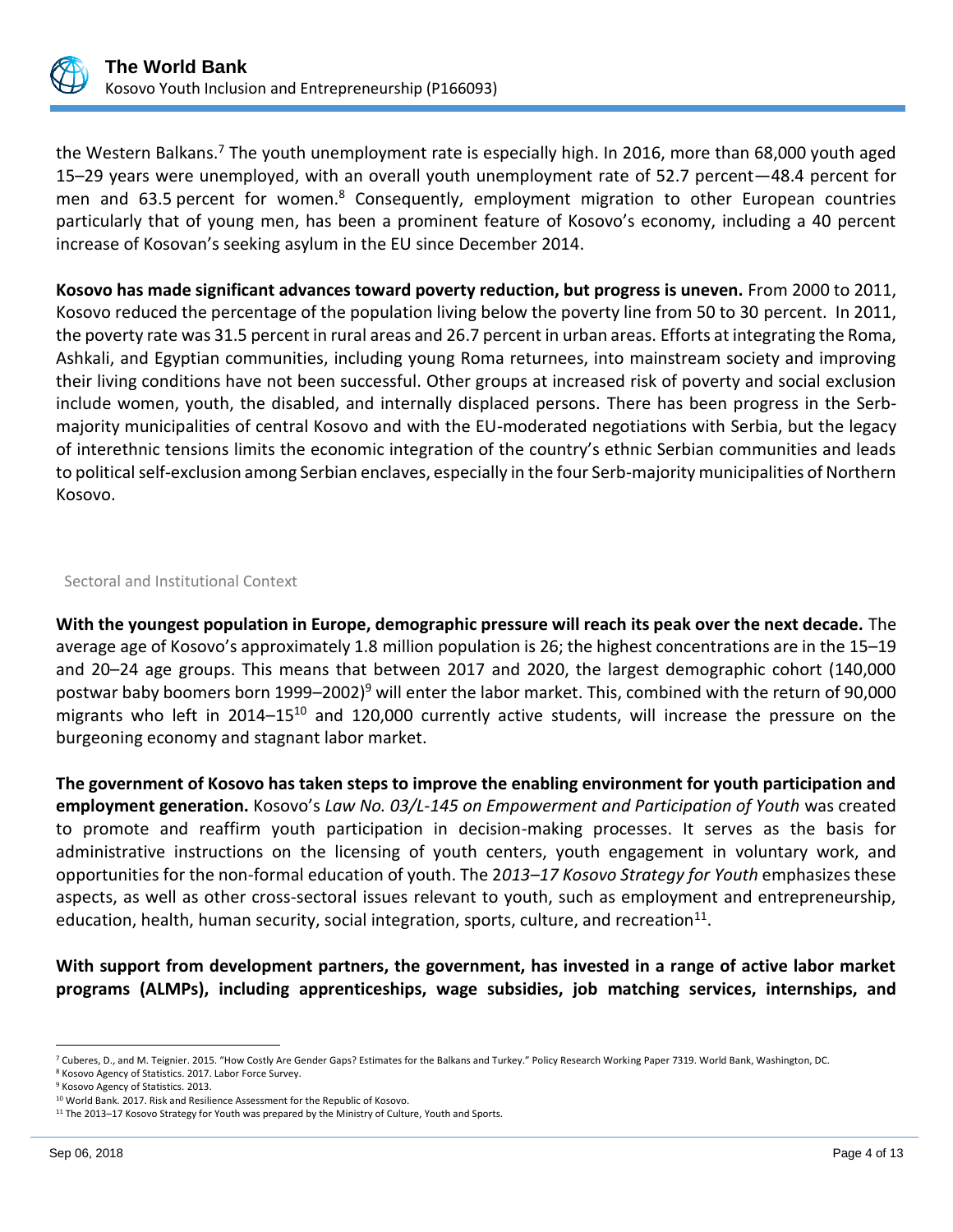

**vocational education reforms.<sup>12</sup>** Although thousands of youth have benefited from training and employment services, ALMPs have been unable to provide new employment opportunities or activate discouraged youth into seeking formal jobs. As many as 93,608 youth are not in employment, education, or training (referred to as NEETs)—more than 27.1 percent of the youth population—increasing their risk of long-term exclusion. This suggests that more needs to be done. Micro-entrepreneurship programs have supported short-term incomegenerating opportunities among low-income youth, but only represent a small portion of ALMPs and therefore only benefited a few youth-driven businesses.<sup>13</sup> Most entrepreneurship programs have taken a private sector development approach by targeting existing firms with potential to scale-up their activity with grants of up to US\$200,000, but these programs have failed to support the most disadvantaged youth. Existing entrepreneurship programs have also failed to include a substantial proportion of women beneficiaries because their designs lack gender-sensitive approaches.

**Despite the government's efforts to increase youth engagement and employment, several factors engender social exclusion.** Alienation from decision making and dissatisfaction with service delivery interplay with socioeconomic grievances to fuel a sense of exclusion and mistrust of national institutions. As a national representative youth survey indicates, as many as 64 percent of youth do not feel represented in politics, and while most continue to participate in elections, over 50 percent believe their vote will have no impact on decision making.<sup>14</sup> On a scale of 0–100, where 0 represents "no trust" and 100 represents "full trust," national and local institutions scored an average of 42, with most respondents expressing more trust for religious leaders, police, and the media. Political parties and public institutions, including local government, received the lowest scores.<sup>15</sup>

**On a positive note, Kosovo's youth express optimism about the future.** About 87 percent believe the situation in their country will improve.<sup>16</sup> The young generation, with the steady support from Kosovo's diaspora, displays a strong sense of identity, creativity, and commitment to offer a more positive image of the country abroad.<sup>17</sup> Many disadvantaged young people are eager to participate in formative and extracurricular activities that teach as robotics, 3D printing, and programming $-21<sup>st</sup>$  century skills that are relevant to the labor market. The high demand for these activities is reported in creative centers such as Bonevet, Innovation Center of Kosovo, and the UNICEF Innovation Lab, which attract applicants from Pristina, Gjakova, and nearby municipalities. However, most disadvantaged and low-income youth throughout Kosovo lack access.<sup>18</sup> Consultations carried out during project preparation in several municipalities across various ethnic communities confirmed an interest among youth to access maker spaces<sup>19</sup> and to receive training in critical thinking, debate, and entrepreneurshipincluding social entrepreneurship.

**Improving opportunities for micro-entrepreneurship and start-ups may offer Kosovar youth viable alternatives for economic inclusion, but access to finance and business support is a persistent challenge.** Start-

 $\overline{a}$ 

<sup>&</sup>lt;sup>12</sup> Youth Employment Action Plan 2018–20. For 2018–20, the government plans to allocate €2.3 million and leverage €15 million from development partners for continued ALMP reforms. 13 Global evidence indicates that in low- income countries with limited job creation, ALMPs may lead to job displacement rather than positive net job creation. While microentrepreneurship support can provide short-term income-generating opportunities for low-income youth, few programs have targeted this segment of disadvantaged youth.

<sup>14</sup> Stiftung, Friedrich Ebert. 2012. Kosovo Youth Study.

<sup>15</sup> Ibid.

<sup>16</sup> Ibid.

<sup>17</sup> Alex Marshall, "Can a Musical Festival Make Kosovo Cool?", *The New York Times*, August 17, 2018.

<sup>&</sup>lt;sup>18</sup> There are 21 youth centers operating in the country with varying levels of sustainability and quality of services, although many fail to attract young people because the sports facilities are worn down, and there is a lack of meaningful after-school activities.

<sup>&</sup>lt;sup>19</sup> Maker spaces are places where youth can share their ideas, equipment, and knowledge while working on various technology-related projects.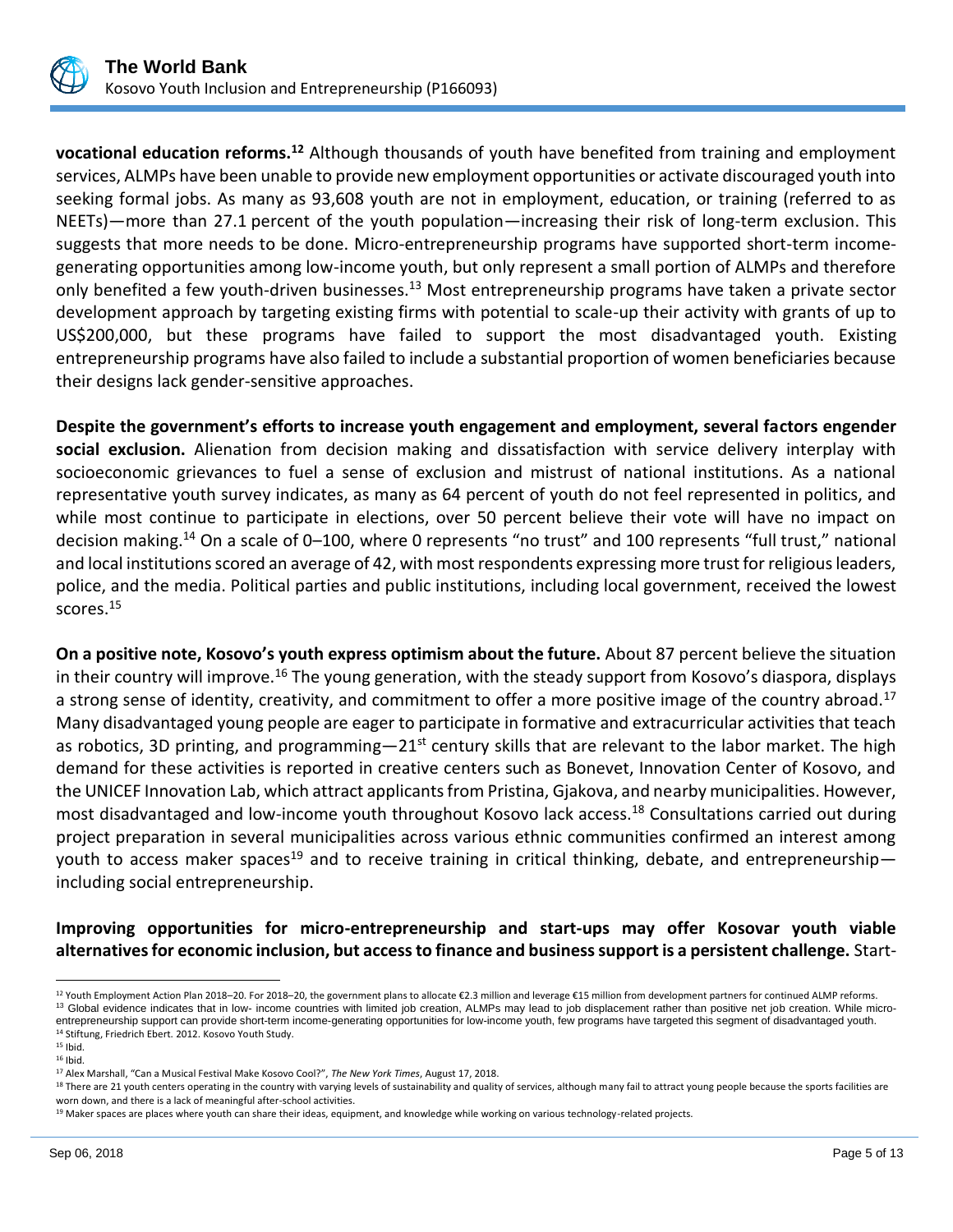

ups represent the greatest source of positive net job creation in Kosovo, but at 5–7 percent, their rate of entry remains low. Although micro-firms (1–9 employees) represent 90 percent of all firms and are responsible for 36 percent of all jobs in Kosovo, very few have scaled up; over half are in the same category as when they entered the market up to five years ago. A key problem is that commercial banks do not finance start-ups during their first 6–12 months of operations and have almost stopped servicing microenterprises. Additional constraints include limited opportunities for sustainable post-creation support and linkages with promising value chains. Microfinance institutions account for only 4 percent of loans provided by the banking system, and over half of those loans are made to households. The International Finance Corporation Micro, Small and Medium Enterprise (MSME) Finance Gap Estimate indicates that about 33 percent of MSMEs are financially constrained, with a financial gap of at least US\$342 million. Kosovo faces one of the lowest female labor force participation rates in the world. Youth are underrepresented and are further constrained by their limited work experience and business skills.

#### Relationship to CPF

**The proposed project—Kosovo Youth Inclusion and Entrepreneurship Project (YIEP)—is aligned with the World Bank's Country Partnership Framework (CPF) for the Republic of Kosovo (FY2017–21).** The CPF's strategic objective is to support Kosovo's move toward more sustainable, export-oriented, and inclusive growth to provide citizens with opportunities for a better life. YIEP is relevant to focus area 1 on enhancing conditions for accelerated private sector growth and employment, and will directly support the third objective of enhancing employment opportunities and socioeconomic inclusion for youth and women, by improving their access to youth facilities with formative activities as well as to self-employment and micro-entrepreneurship opportunities. The project is also aligned with the emphasis of the World Bank Group's program in Kosovo to promote gender equality in access to economic opportunities across the portfolio.

**YIEP lines up with Kosovo's National Development Strategy (2016–21) as well as the with Youth Employment Action Plan (2017–19), which identifies investments in human capital as key to reducing unemployment and promoting social inclusion.** It will support the NDS's objective of reducing long-term unemployment and informality by providing disadvantaged youth with spaces to engage in out-of-school programs that improve their life skills and entrepreneurship abilities. It will also mitigate the risk associated with the economic and political exclusion of youth, elaborated in the Risk and Resilience Assessment for Kosovo (2017), and is consistent with Kosovo's Strategy on Prevention of Violent Extremism and Radicalization (2015–20)**.** It seeks to reduce fragility risks in Kosovo by addressing young people's multidimensional needs. All these strategic documents include youth entrepreneurship among their key measures. Multiple national and local stakeholders consulted during project preparation stressed that even though Kosovo's security agencies have effectively addressed the immediate threat of violent extremism, the drivers behind the recruitment of foreign fighters are still present, including lack of investment in infrastructure, services, and economic opportunities for youth. Both national stakeholders and donors stress the urgency to address youth needs at the local level, and to coordinate with municipal and local institutions to better target disadvantaged youth and their communities while building trust and legitimacy in national and local institutions.

**YIEP will also complement ongoing initiatives in Kosovo targeting the entrepreneurship ecosystem**. The approach will complement the Ministry of Innovation and Entrepreneurship's objective of leveraging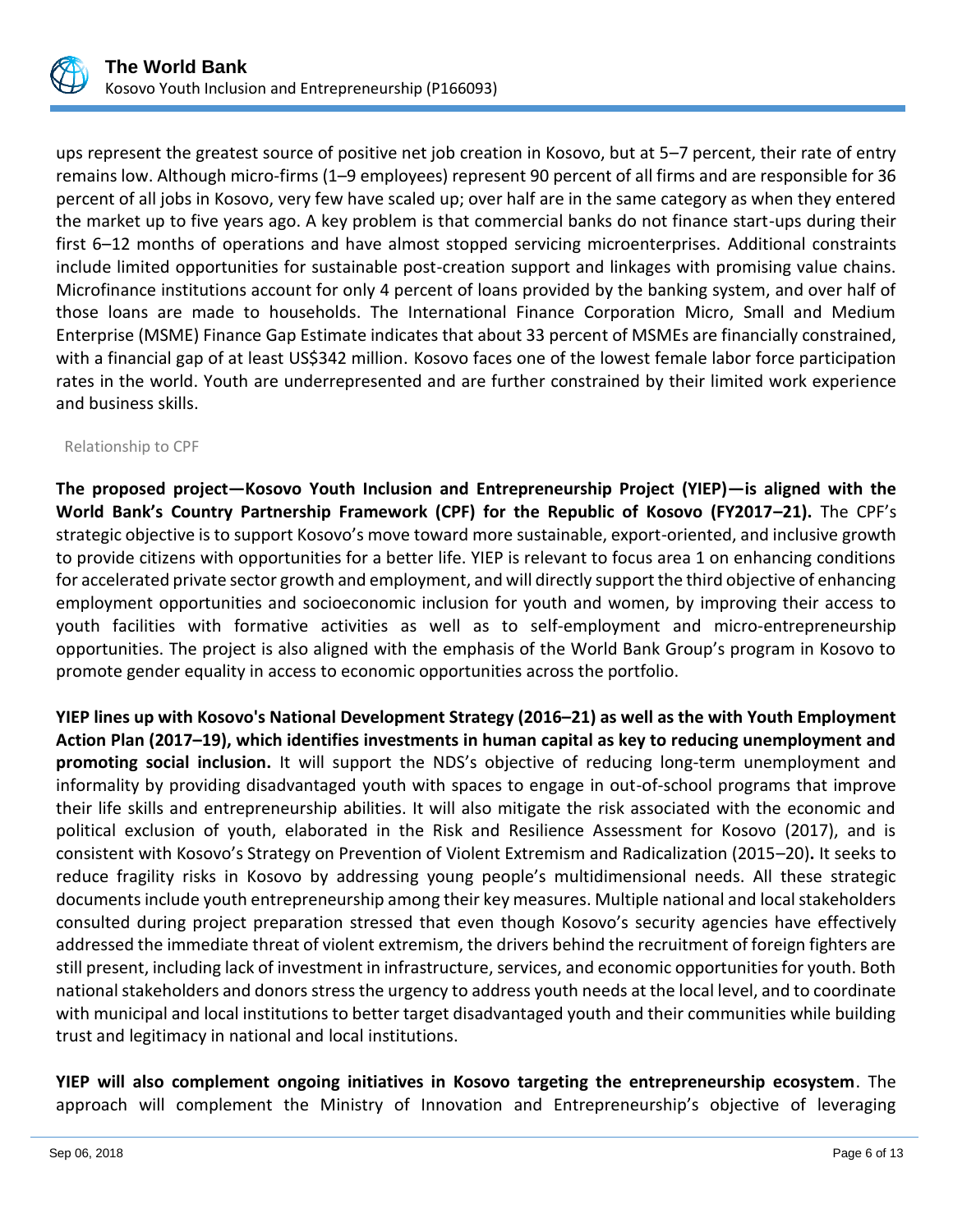

complementarities across the entrepreneurship ecosystem. YIEP beneficiaries will benefit from high-speed broadband infrastructure improvements supported by the *Kosovo Digital Economy* (*KODE)* project as microentrepreneurs will gain greater access to online channels to increase their sales and obtain valuable information and communication technology (ICT) services provided by freelancers. YIEP will connect youth micro-entrepreneurs with ICT free-lancers supported by KODE (who are mostly women), who may in turn apply for YIEP support to start their own businesses. YIEP beneficiaries will be able to avail themselves of the enabling environment created by the *Competitiveness and Export Readiness Project*, thus facilitating the scaling up of youth microbusinesses. Finally, YIEP beneficiaries will benefit from improvements in the lending environment stemming from the *Kosovo Credit Guarantee Fund*, as the guarantee scheme mitigates banks' risks towards young entrepreneurs, thus facilitating their access to finance.

# **C. Proposed Development Objective(s)**

The project aims to improve the socioeconomic inclusion of disadvantaged young women and men, aged 15–29, by increasing their access to civic participation, skills building and entrepreneurship.

Beneficiary groups would include low-income, peri-urban and rural youth who are underemployed or not in education, employment or training (NEETs; a minimum of 50 percent of which would be women) in vulnerable communities.

#### Key Results (From PCN)

Proposed result indicators at the project development objective level are:

- 1. Number of youth reporting increased access to local youth services or spaces;
- 2. Increase in the number of youth who can ask for personal advice or employment references;
- 3. Increase in the percentage of time youth spend in civic activities, training, self-employment or entrepreneurship; and
- 4. Percentage of youth receiving business start-up or expansion grants who retain their micro- or small enterprise for 12 months.

Gender, municipal, and ethnic disaggregated data will be collected for each of the indicators. To evaluate the project against these results indicators, the task team will assess the feasibility of building a randomized impact evaluation into project design during preparation.

# **D. Concept Description**

The proposed project seeks to promote the socioeconomic inclusion of disadvantaged young women and men, aged 15–29 years, in target municipalities by improving their access to and participation in innovative skillsbuilding activities, positive peer-to-peer networks, and entrepreneurship opportunities. YIEP is a social inclusion operation, and entrepreneurship is a pathway to that end. The younger beneficiaries are expected to benefit primarily from youth-inclusive services; the older youths from entrepreneurship support, as uptake of entrepreneurship activities are relatively higher among youth in their 20s. A tentative list of participating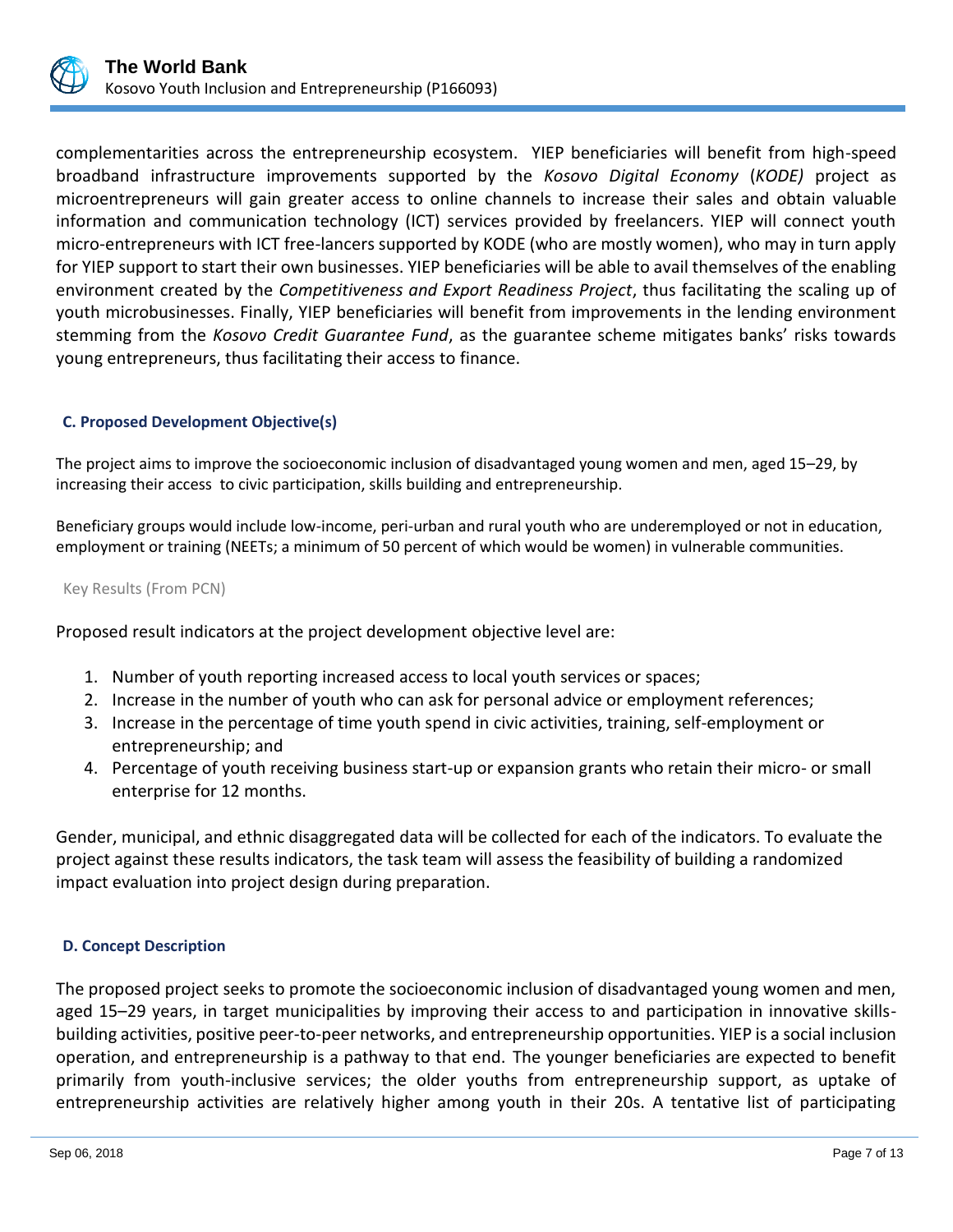

municipalities includes Gjilan, Kaçanik, Mitrovicë, Leposavic, Rahovec, Pristina, Prizren, Zveqan, Malishevë, and Mamushë.<sup>20</sup> Community-level selection criteria within these municipalities includes: (i) high levels of youth unemployment, inactivity, or poverty; (ii) limited donor presence or youth-related programs; (iii) relatively substantial presence of minority ethnic groups; and (iv) and vulnerability to risks, including violence and radicalization.

YIEP builds on the lessons of the youth entrepreneurship and business development activities piloted under the closed Kosovo Youth Development Project (KYDP), which supported the establishment of 466 micro-businesses and created 1,180 new jobs (2,5 jobs per micro-business). KYDP implementation led to the conclusion that the minimum size for grants should be of at least EUR 3,000 for new micro-businesses to be sustainable in Kosovo. KYDP did not require cash contributions from beneficiaries, yet spontaneous matching grants were common. This suggests that requiring small matching contributions (5-10 percent) would not pose a barrier to the participation of low income, disadvantaged youth. Matching contributions would also reduce the risk of misuse of the grants. KYDP did not require firms' registration but showed that with sustained post-creation mentoring formalization of micro-businesses established by disadvantaged youth was likely (70 percent of beneficiary micro-businesses registered). YIEP design incorporates these lessons, aiming to provide sustainable business development support and affordable finance, both identified as key barriers to the growth of youth microenterprises.<sup>21</sup>

The proposed YIEP is linked to the World Bank's *Supporting Youth Inclusive Local Development Project* (SYILDP), currently under preparation, which will engage disadvantaged, inactive youth through youth-driven initiatives, and refer them to YIEP for additional socioeconomic opportunities. SYILDP (USD 2.785 million) is a grant funded by the Japanese Social Development Fund, to be implemented through the Ministry of Local Government Administration (MoLGA). The project development objective is to improve the socio-economic inclusion of at least 3,000 disadvantaged youth (aged 15-29) in vulnerable communities<sup>22</sup> in Kosovo through civic engagement activities. It will target the same ten municipalities as YIEP, adding a youth dimension to the existing MoLGA performance-based incentive grant system. Under SYILDP, experienced nongovernmental organizations (NGOs) will use participatory approaches to mobilize youth at the community level. SYILDP expected effectiveness is April 15, 2019.

 $\overline{a}$ 

<sup>&</sup>lt;sup>20</sup> Pristina municipality is likely to have a higher number of beneficiaries due to the higher population as well as concentration of demand, jobs and enterprises. The number of municipalities and coverage of beneficiaries outlined for this project is based on a low estimate scenario of US\$10 million. Expanding financing to US\$15 million would allow for the addition of five additional municipalities, expanding the coverage of both components to vulnerable youth in other peri-urban and rural communities across Kosovo.

<sup>&</sup>lt;sup>21</sup> The project also builds on global evidence on : (i) youth inclusion programs in low income economies and fragile states that emphasize social emotional and planning related "soft" skills as violence reduction tools (Blattman and Ralston, 2015); (ii) comprehensive entrepreneurship programs that include both training and access to finance in middle and low-income countries as more impactful, also as compared to other employment interventions (Kluve et al., 2016); and (iii) interventions that speed transition to self-employment including capital injections, as more impactful in jobless economies and fragile states than interventions that may lead to job redistribution/displacement rather than net job creation (Louise Fox and Upaasna Kaul, 2017, and Blattman and Ralston, 2015). A recent impact evaluation on Uganda's *Youth Opportunities Program* that provided only small grants to poor young people (without any entrepreneurship training) concluded that young recipients gained substantially larger capital stocks and earnings than the control group within the first four years. However, after 9 years the control group accumulated similar levels of capital stocks and earnings, as the treatment group (Blattman, Fiala and Martinez, 2018). For a critical review of Active Labor Market Policies in developing countries, see McKenzie, 2017; for some positive medium-term impact of ALMPs see Card, Kluve and Weber, 2017.

<sup>22</sup> Vulnerable communities include locations with: i) large demand and limited supply of youth spaces & services, ii) high concentration of poverty, ethnic minorities, IDPs and/or returnees, iii) history of ethnic tensions, and iv) high risk of violence and radicalization.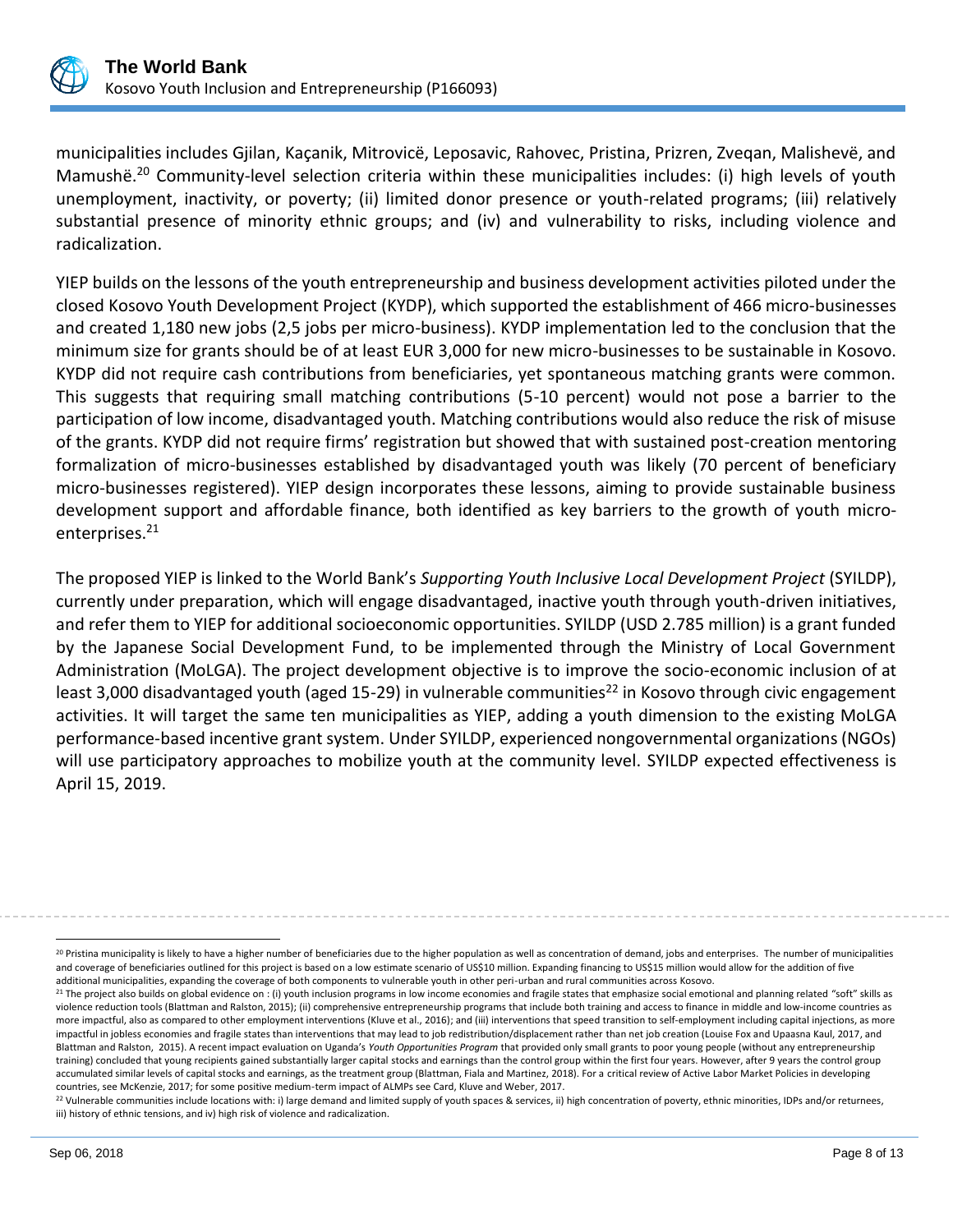

## **SAFEGUARDS**

#### **A. Project location and salient physical characteristics relevant to the safeguard analysis (if known)**

Project activities will take place in peri-urban and rural locations of Republic of Kosovo. The tentative list of included municipalities encompasses: Gjilan, Kaçanik, Mitrovicë, Leposavic, Rahovec, Pristina, Prizren, Zveqan, Malishevë, Mamushë. Under Component 1, at least one youth-inclusive space will be established or refurbished within each selected municipality and offer various experiential learning services to beneficiary local youth, including the development of soft skills. An ongoing local assessment of existing infrastructure, spaces, and services will inform the size and scope of needed investments in each municipality. Under Component 2, approximately 5,000 youth will receive business development training, out of which 1,000–2,000 will obtain a start-up or expansion grant. The types of business activities for which grant financing is eligible will be open with some restrictions, though details will be developed during project preparation. It is expected such micro business activities like small logistical services, IT services, and other small entrepreneurship activities that will not require significant capital investments will receive grant financing.

#### **B. Borrower's Institutional Capacity for Safeguard Policies**

The Borrower - Ministry of Innovation and Entrepreneurship (MIE) is a young institution with no previous experience of working with the World Bank and it is minimally staffed. Preliminary assessment points to low institutional capacity for safeguards. It is expected that a Project Implementation Unit (PIU) will be established within the MIE which will be staffed with consultants familiar with the World Bank safeguard policies. In addition, the PIU will competitively select service providers to conduct most of the project activities. Based on the technical and safeguards assessment that will be carried out during project preparation, the PIU will engage an environmental consultant on part time basis. The environmental consultant will receive adequate training in WB policies and procedures.

# **C. Environmental and Social Safeguards Specialists on the Team**

Harika Masud, Social Specialist Natasa Vetma, Environmental Specialist Ivana Ivicic, Environmental Specialist

# **D. Policies that might apply**

| <b>Safeguard Policies</b>           | Triggered? | <b>Explanation (Optional)</b>                                                                                                                                                                                                                                                                                                                                                                                                                                                                   |
|-------------------------------------|------------|-------------------------------------------------------------------------------------------------------------------------------------------------------------------------------------------------------------------------------------------------------------------------------------------------------------------------------------------------------------------------------------------------------------------------------------------------------------------------------------------------|
| Environmental Assessment OP/BP 4.01 | <b>Yes</b> | WB OP/BP 4.01 Environmental Assessment is triggered<br>by planned rehabilitation works on public buildings<br>under the sub-component 1.1. In line with the Policy,<br>the Project is categorized as (light) B category.<br>Expected risks are typical for small civil works and<br>include emission of dust, noise, generation of<br>construction waste, small quantities of hazardous and<br>other wastes, Occupational Health and Safety risks,<br>etc. The matching grants scheme under the |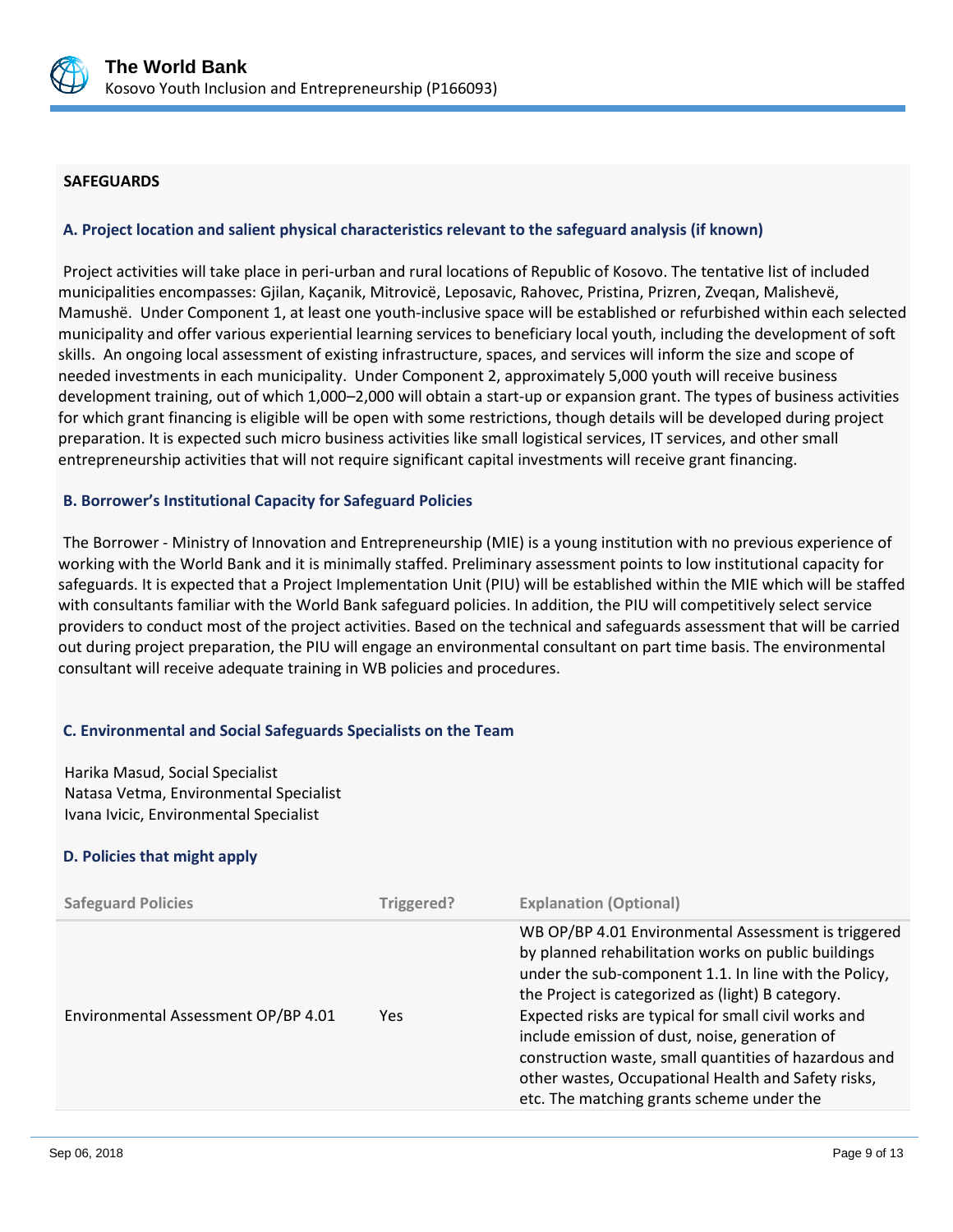

Component 2 will support only C category activities such as administrative costs of start-ups and launching microenterprises. No hazardous materials, dangerous equipment and no civil works will be procured form these funds.

Under Component 2, about 5,000 youth will receive business development training, and between 1,000 to 2,000 of them will receive business start-up or expansion grants. There is a risk that those who have received training and are not selected for grants may feel unfairly treated, even though the selection of grant beneficiaries may be conducted on a transparent and merit basis, strictly following objective selection criteria. The project will mitigate this risk by establishing a clear, simple and objective selection criteria for the selection of grant beneficiaries and conducting a communication campaign to inform the selection criteria and procedures to eligible beneficiaries. A grievance redress mechanism will also be established to receive and respond to youth complaints. Additional funding for grants could be mobilized through discussions with Ministry of Finance as well as other donors so that more youth could potentially have access to grants, if they are eligible and meet selection criteria.

Only B and C category activities will be financed under the Project. Considering that definite scope and location of sub-projects is unknown, the Client will prepare an Environmental and Social Management Framework (ESMF) to provide policies and procedures for the environmental assessment and risk management of sub-projects. Limited scope (rehabilitation and installation of light equipment, e.g. IT, office equipment, etc.), locations (urbanized areas), and high predictability of environmental aspects and impacts, indicate expected sub-projects will be mostly B-category (requiring ESMP Checklist). ESMF screening mechanisms will screen out all A category and high risk sub-projects as well as sub-projects triggering other WB Safeguards Policies. The ESMF will also include criteria and procedures to select grant beneficiaries. The ESMF will be publicly consulted in Albanian, Serbian and English before the Appraisal. Project PIU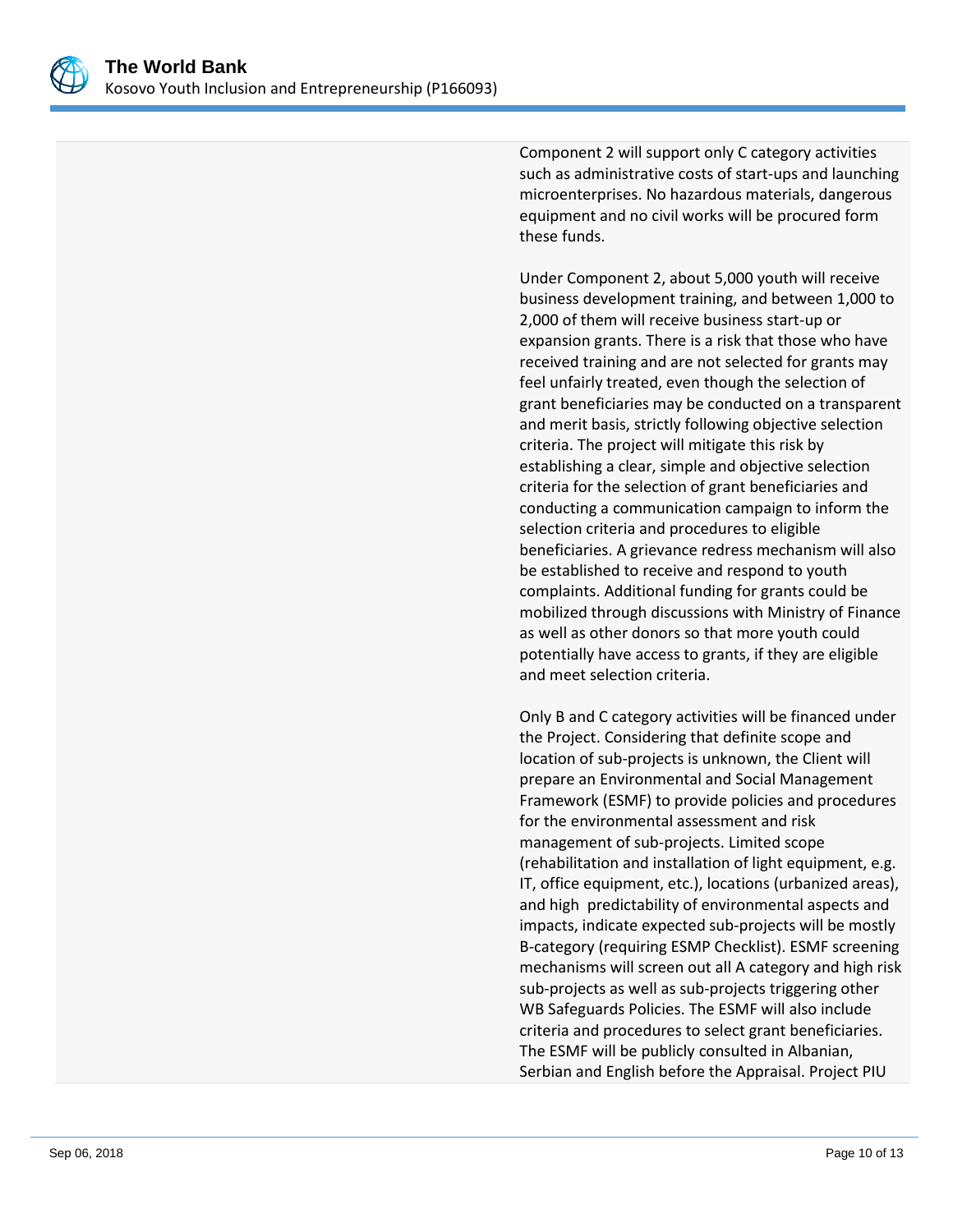

|                                                                   |           | will include WB trained and experienced<br>Environmental Consultant (full or part-time).                                                                                                                                                  |
|-------------------------------------------------------------------|-----------|-------------------------------------------------------------------------------------------------------------------------------------------------------------------------------------------------------------------------------------------|
| Performance Standards for Private Sector<br>Activities OP/BP 4.03 | <b>No</b> | N/A                                                                                                                                                                                                                                       |
| Natural Habitats OP/BP 4.04                                       | <b>No</b> | Project activities will take place only in urbanized<br>areas and on existing buildings                                                                                                                                                   |
| Forests OP/BP 4.36                                                | <b>No</b> | No forest or nature related activities are planned.                                                                                                                                                                                       |
| Pest Management OP 4.09                                           | <b>No</b> | Only rehabilitation of existing buildings will be carried<br>out in the course of the project. No agricultural<br>activities or any other type that includes pest agents<br>or control are to be funded                                   |
| Physical Cultural Resources OP/BP 4.11                            | <b>No</b> | Activities will not include monuments or cultural<br>heritage. Buildings to be rehabilitated exclude cultural<br>heritage protected buildings. Although unlikely,<br>chance finding clause will be included to the ESMP<br>Checklist.     |
| Indigenous Peoples OP/BP 4.10                                     | <b>No</b> | N/A                                                                                                                                                                                                                                       |
| Involuntary Resettlement OP/BP 4.12                               | <b>No</b> | Physical investment will be limited to refurbishment or<br>adoption of facilities to transfer them to youth<br>centers. No land take will be needed. Risks related to<br>selection of grant beneficiaries are addressed under<br>OP 4.01. |
| Safety of Dams OP/BP 4.37                                         | No        | $N/A$ .<br>Envisaged activities do not include any type of<br>intervention on dams.                                                                                                                                                       |
| Projects on International Waterways<br>OP/BP 7.50                 | No        | No activities impacting international waters will be<br>supported. While there will be small scale civil works,<br>they do not foresee interventions that can cause<br>impacts on quantity and quality of surface or ground<br>waters.    |
| Projects in Disputed Areas OP/BP 7.60                             | <b>No</b> | N/A                                                                                                                                                                                                                                       |

# **E. Safeguard Preparation Plan**

Tentative target date for preparing the Appraisal Stage PID/ISDS

# Oct 31, 2018

Time frame for launching and completing the safeguard-related studies that may be needed. The specific studies and their timing should be specified in the Appraisal Stage PID/ISDS

Light ESMF to be prepared and disclosed before the decision meeting. Approximate time frame for disclosure will be first 2 weeks of November 2018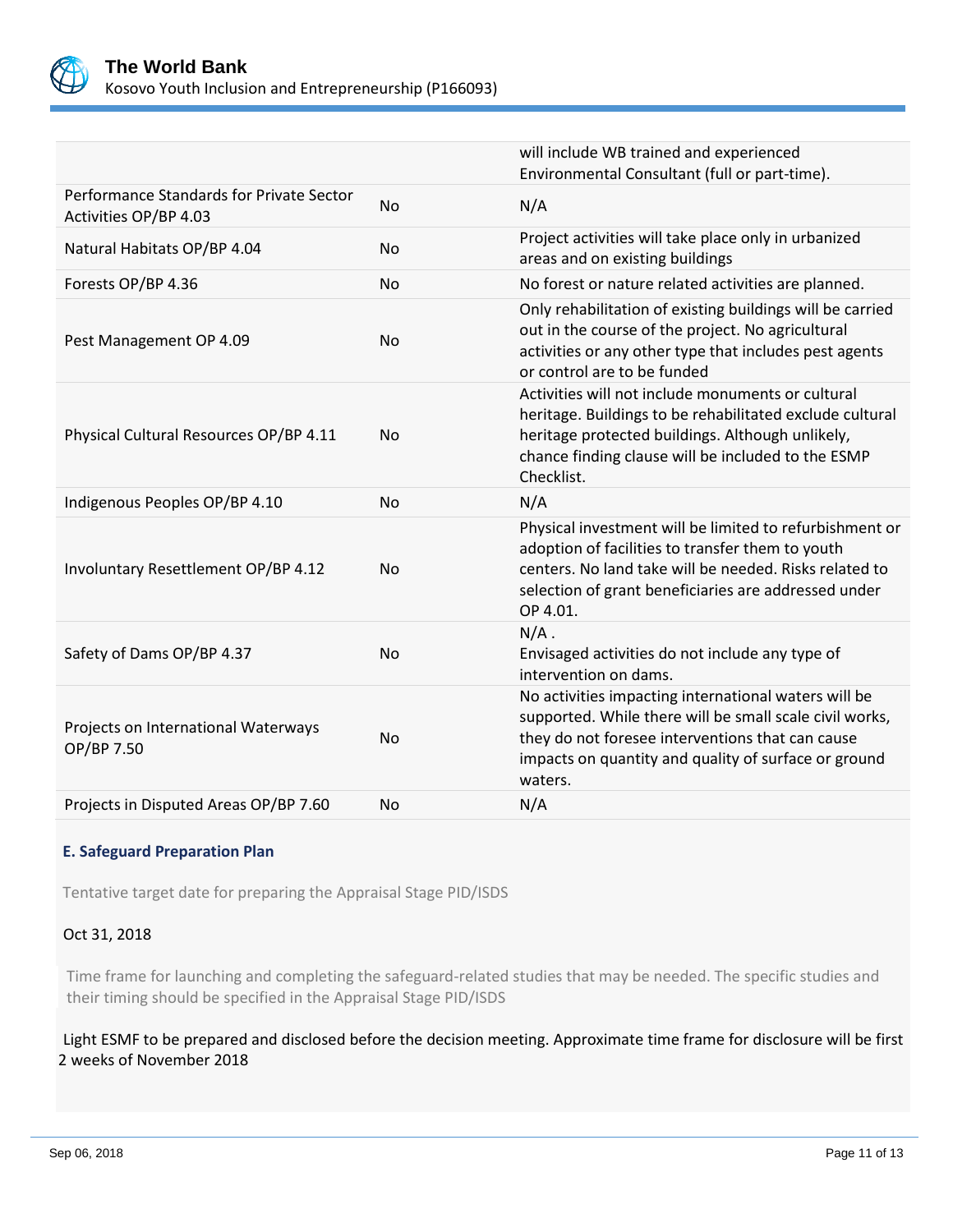

# **CONTACT POINT**

## **World Bank**

Gloria La Cava Sr Social Scientist

# **Borrower/Client/Recipient**

Ministry of Finance Arijeta Neziraj Elshani Deputy Treasurer for Cash and Debt Management arijeta.n.elshani@rks-gov.net

# **Implementing Agencies**

Ministry of Innovation and Entrepreneurship Bardh Ahmeti Chief of Cabinet of the Minister bardh.ahmeti@rks-gov.net

# **FOR MORE INFORMATION CONTACT**

The World Bank 1818 H Street, NW Washington, D.C. 20433 Telephone: (202) 473-1000 Web:<http://www.worldbank.org/projects>

# **APPROVAL**

#### **Approved By**

| Practice Manager/Manager: | Nina Bhatt         | 16-Oct-2018 |
|---------------------------|--------------------|-------------|
| Country Director:         | Marco Mantovanelli | 30-Oct-2018 |